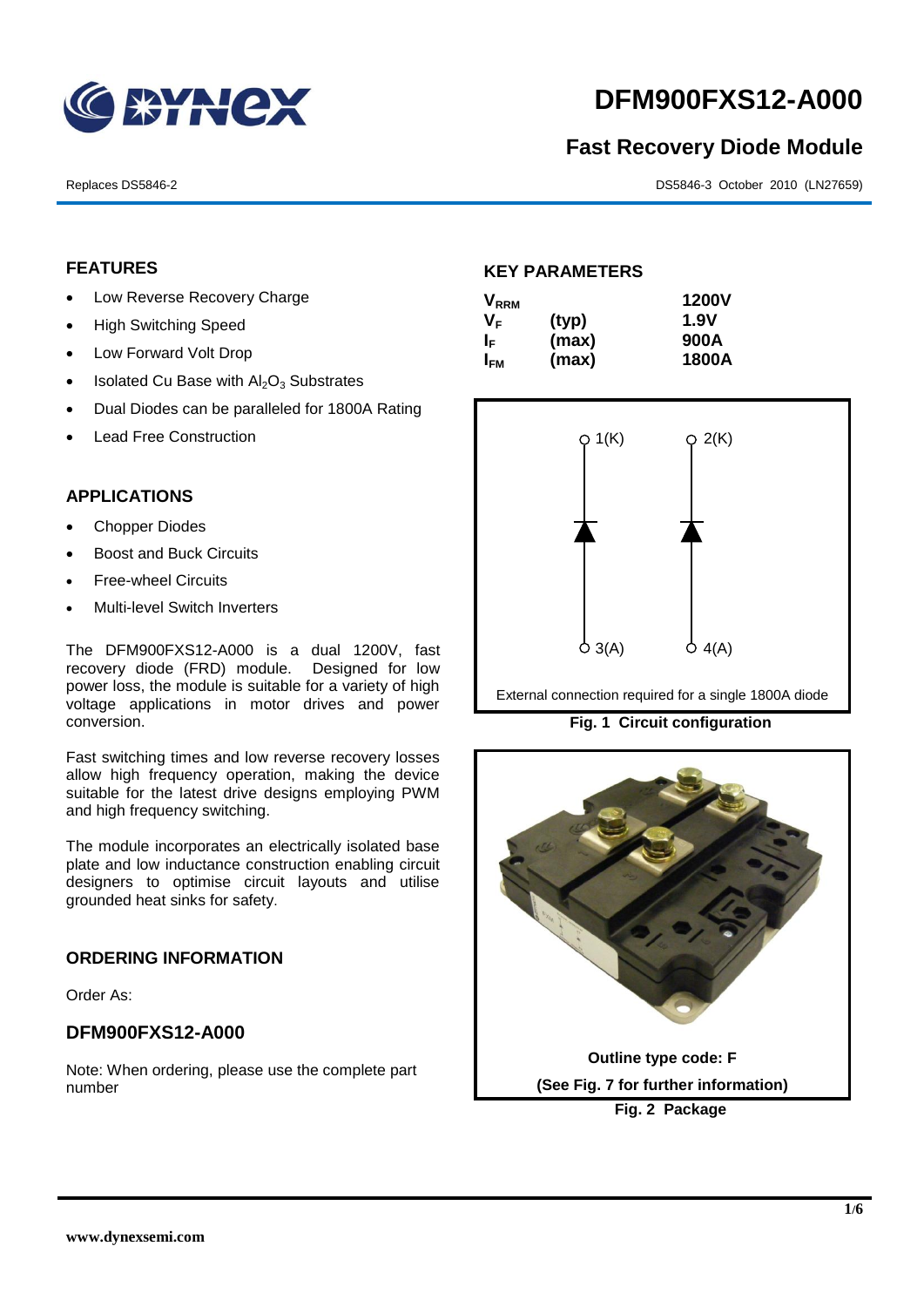## **ABSOLUTE MAXIMUM RATINGS**

Stresses above those listed under 'Absolute Maximum Ratings' may cause permanent damage to the device. In extreme conditions, as with all semiconductors, this may include potentially hazardous rupture of the package. Appropriate safety precautions should always be followed. Exposure to Absolute Maximum Ratings may affect device reliability.

### **Tcase = 25°C unless stated otherwise**

| Symbol                 | <b>Parameter</b>                  | <b>Test Conditions</b>                                     | Max. | <b>Units</b> |
|------------------------|-----------------------------------|------------------------------------------------------------|------|--------------|
| <b>V<sub>RRM</sub></b> | Repetitive peak reverse voltage   | $T_i = 125$ °C                                             | 1200 | V            |
| ΙF                     | Forward current (per arm)         | DC, $T_{\text{case}} = 75^{\circ}C$ , $T_i = 125^{\circ}C$ | 900  | A            |
| $I_{FM}$               | Max. forward current              | $T_{\text{case}} = 110^{\circ}C, t_{p} = 1ms$              | 1800 | A            |
| $I^2t$                 | $I2t$ value fuse current rating   | $V_R = 0$ , $t_p = 10$ ms, $T_i = 125$ °C                  | 150  | $kA^2s$      |
| $P_{\text{max}}$       | Max. transistor power dissipation | $T_{\text{case}} = 25^{\circ}C$ , $T_i = 125^{\circ}C$     | 2700 | W            |
| V <sub>isol</sub>      | Isolation voltage - per module    | Commoned terminals to base plate.<br>AC RMS, 1 min, 50Hz   | 2500 | V            |

## **THERMAL AND MECHANICAL RATINGS**

| Internal insulation material:     | $Al_2O_3$        |
|-----------------------------------|------------------|
| Baseplate material:               | Сu               |
| Creepage distance:                | 20 <sub>mm</sub> |
| Clearance:                        | 10 <sub>mm</sub> |
| CTI (Comparative Tracking Index): | 350              |

| Symbol                     | <b>Parameter</b>                                      | <b>Test Conditions</b>                        | Min   | Typ. | <b>Max</b> | <b>Units</b> |
|----------------------------|-------------------------------------------------------|-----------------------------------------------|-------|------|------------|--------------|
| $R_{th(i-c)}$              | Thermal resistance (per arm)                          | Continuous dissipation – junction<br>to case  |       | ۰    | 27         | °C/kW        |
| $R_{th(c-h)}$              | Thermal resistance -<br>case to heatsink (per module) | Mounting torque 5Nm<br>(with mounting grease) |       |      | 8          | °C/kW        |
| $T_i$                      | Junction temperature                                  |                                               |       | ۰    | 125        | $^{\circ}C$  |
| ${\mathsf T}_{\text{stg}}$ | Storage temperature range                             |                                               | $-40$ | -    | 125        | $^{\circ}C$  |
|                            |                                                       | Mounting – M6                                 |       | ۰    | 5          | <b>Nm</b>    |
|                            | <b>Screw Torque</b>                                   | Electrical connections - M8                   |       | -    | 10         | <b>Nm</b>    |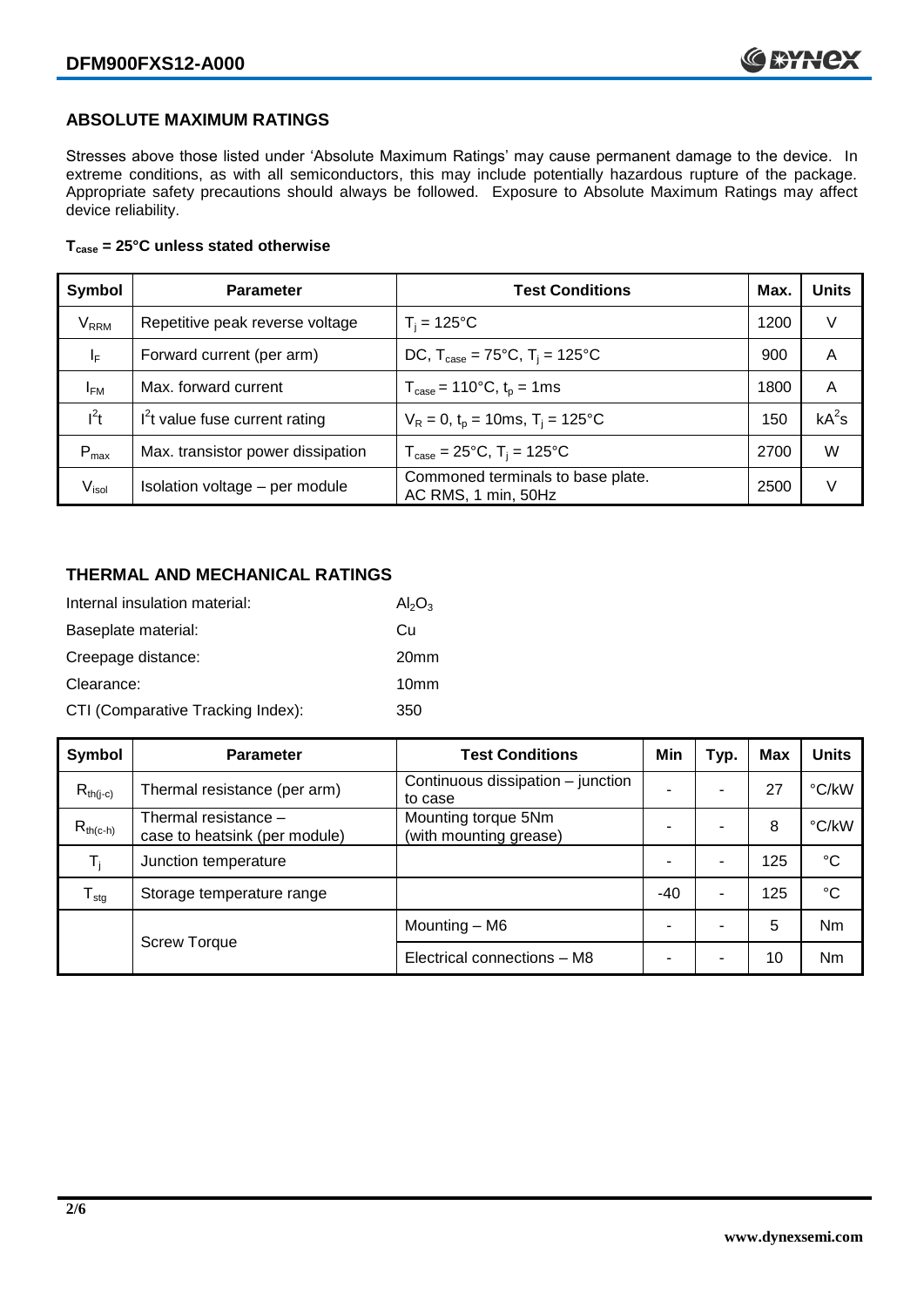## **STATIC ELECTRICAL CHARACTERISTICS – PER ARM**

## **Tcase = 25°C unless stated otherwise.**

| Symbol       | <b>Parameter</b>     | <b>Test Conditions</b>                 | Min | Typ | <b>Max</b> | <b>Units</b> |
|--------------|----------------------|----------------------------------------|-----|-----|------------|--------------|
| $I_{\rm RM}$ | Peak reverse current | $V_R = 1200V$ , T <sub>i</sub> = 125°C |     |     | 22.5       | mA           |
| $V_F$        | Forward voltage      | $I_F = 900A$                           |     | 1.9 | 2.2        | V            |
|              |                      | $I_F = 900A$ , $T_i = 125^{\circ}C$    |     | 2.1 | 2.4        | V            |
| Lм           | Inductance           |                                        |     | 20  |            | nH           |

## **STATIC ELECTRICAL CHARACTERISTICS**

## **Tcase = 25°C unless stated otherwise.**

| <b>Symbol</b> | <b>Parameter</b>                                        | <b>Test Conditions</b> | Min | Тур | <b>Max</b> | <b>Units</b> |
|---------------|---------------------------------------------------------|------------------------|-----|-----|------------|--------------|
| <b>L</b> M    | Module inductance<br>(externally connected in parallel) |                        |     | 15  |            | nH           |

## **DYNAMIC ELECTRICAL CHARACTERISTICS – PER ARM**

## **Tcase = 25°C unless stated otherwise**

| <b>Symbol</b>   | <b>Parameter</b>              | <b>Test Conditions</b>  | Min | Typ. | Max | Units |
|-----------------|-------------------------------|-------------------------|-----|------|-----|-------|
| $Q_{rr}$        | Reverse recovery charge       | $I_F = 900A$            |     | 150  |     | μC    |
| 1 <sub>rr</sub> | Peak reverse recovery current | $V_R = 600V$            |     | 600  |     | Α     |
| $E_{rec}$       | Reverse recovery energy       | $dl_F/dt = 7000A/\mu s$ |     | 60   |     | mJ    |

## **Tcase = 125°C unless stated otherwise**

| Symbol                     | <b>Parameter</b>                              | <b>Test Conditions</b>  | Min | Typ. | Max | Units |
|----------------------------|-----------------------------------------------|-------------------------|-----|------|-----|-------|
| $\mathsf{Q}_{\mathsf{rr}}$ | Reverse recovery charge                       | $I_F = 900A$            |     | 220  |     | μC    |
| - Irr                      | Peak reverse recovery current<br>$V_R = 600V$ |                         |     | 720  |     | Α     |
| $E_{rec}$                  | Reverse recovery energy                       | $dl_F/dt = 6300A/\mu s$ |     | 105  |     | mJ    |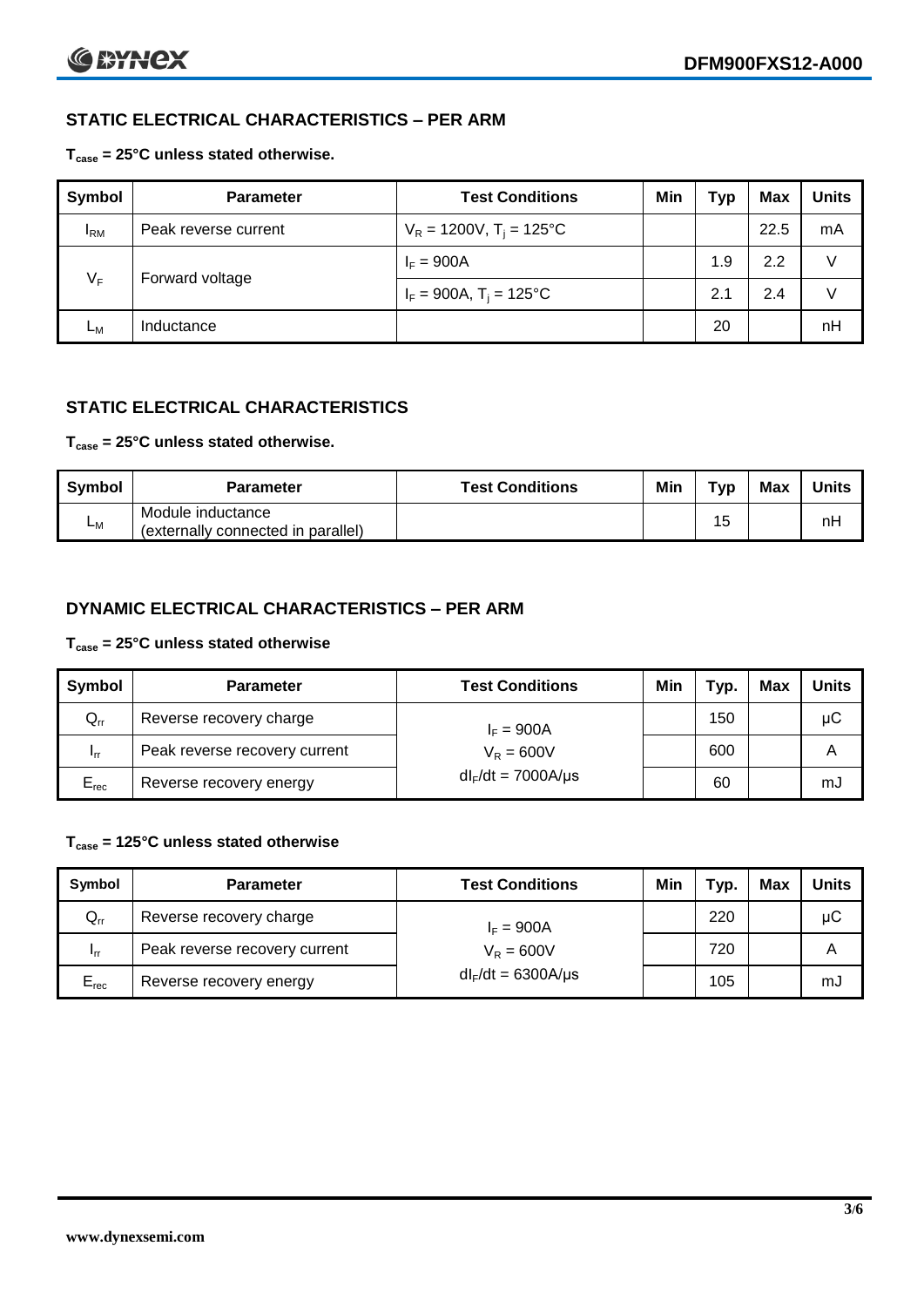

**Fig. 5 DC Current rating vs case temperature Fig. 6 RBSOA**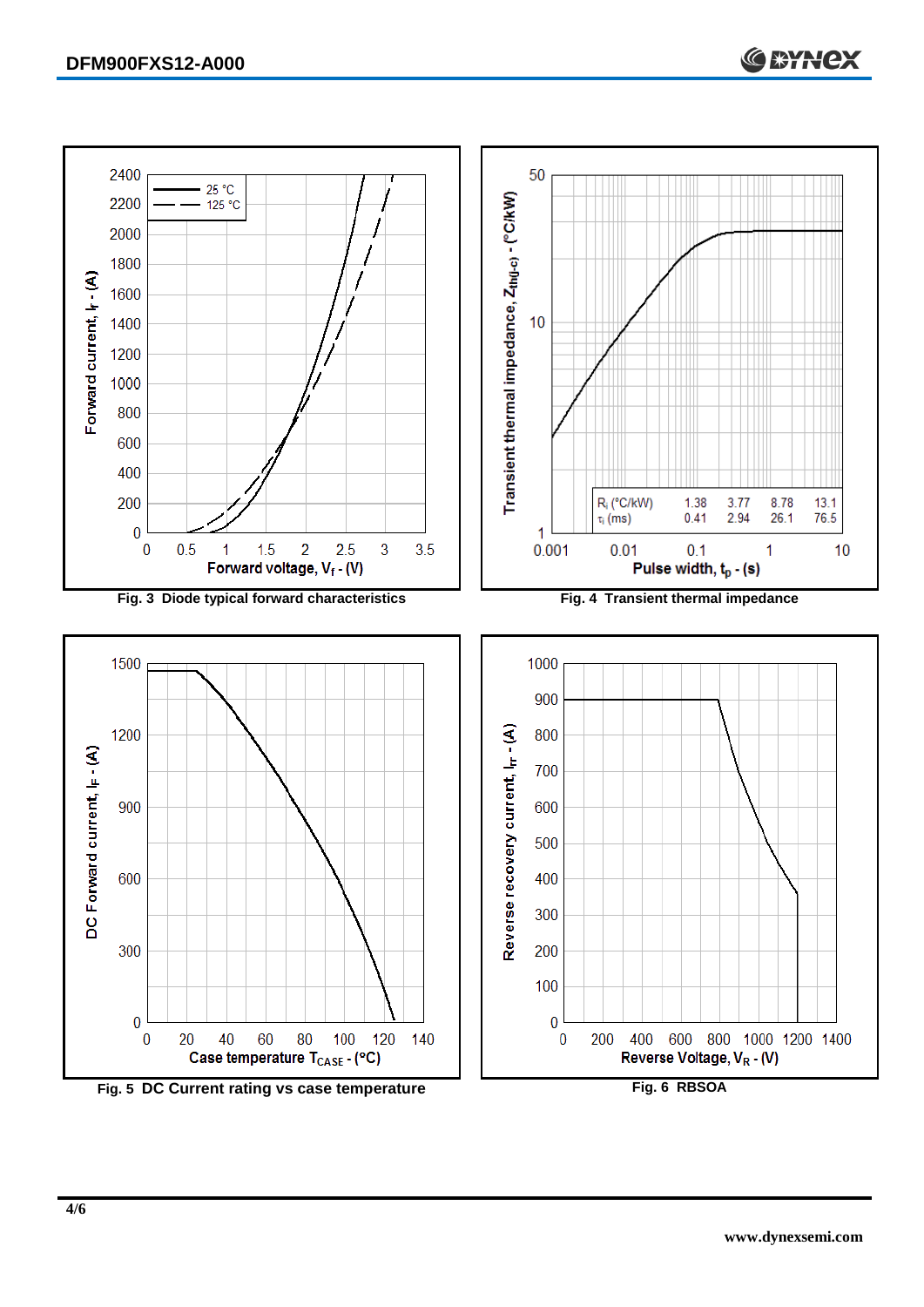



## **PACKAGE DETAILS**

For further package information, please visit our website or contact Customer Services. All dimensions in mm, unless stated otherwise. **DO NOT SCALE.**